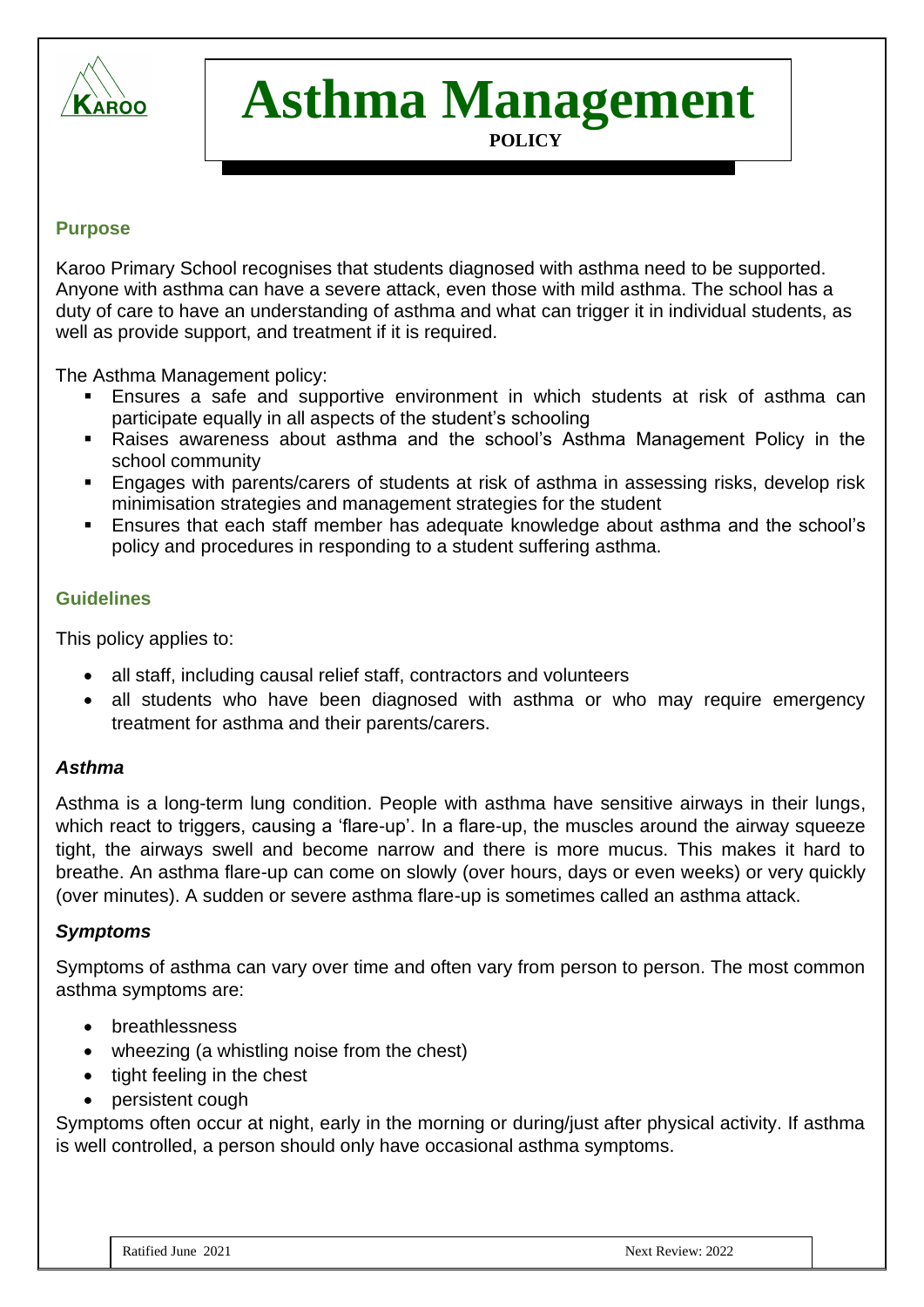# *Triggers*

A trigger is something that sets off or starts asthma symptoms. Everyone with asthma has different triggers. For most people with asthma, triggers are only a problem when asthma is not well controlled with medication. Common asthma triggers include:

- exercise colds/flu
- smoke (cigarette smoke, wood smoke from open fires, burn-offs or bushfires)
- house dust mites moulds
- 
- chemicals such as household cleaning products
- 
- laughter or emotions, such as stress
- **Implementation - Asthma management**

If a student diagnosed with asthma enrols at Karoo Primary School:

- 1. Parents/carers must provide the school with an [Asthma Action](http://www.education.vic.gov.au/school/principals/spag/health/Documents/AsthmaCarePlan.pdf) Plan, which has been completed by the student's medical practitioner. The plan must outline:
	- the prescribed medication taken by the student and when it is to be administered, for example as a pre-medication to exercise or on a regular basis
	- emergency contact details
	- the contact details of the student's medical practitioner
	- the student's known triggers
	- the emergency procedures to be taken in the event of an asthma flare-up or attack.
- 2. Karoo Primary School will provide a photo of the student to be included as part of the student's Asthma Action Plan.
- 3. Karoo Primary School will keep all Asthma Action Plans:
	- In the First Aid Room located near the front office
- 4. If a student diagnosed with asthma is going to attend a school camp or excursion, Karoo Primary School parents/carers are required to provide any updated medical information.
- 5. If a student's asthma condition or treatment requirements change, parent/carers must notify the school and provide an updated Asthma Action Plan.
- 6. School staff will work with parents/carers to review Asthma Action Plans (and Student Health Support Plans) annually (at the beginning of the school year)

# *Student asthma kit*

All students diagnosed with asthma are required to have a student asthma kit at school, which contains:

- their own prescribed reliever medication labelled with the student's name
- their spacer

Student asthma kits will be stored in the first aid room located near the front office

- 
- weather changes such as thunderstorms and cold, dry air
- 
- pollens animals such as cats and dogs
	- deodorants (including perfumes, after-shaves, hair spray and aerosol deodorant sprays)
- food chemicals/additives certain medications (including aspirin and anti-inflammatories)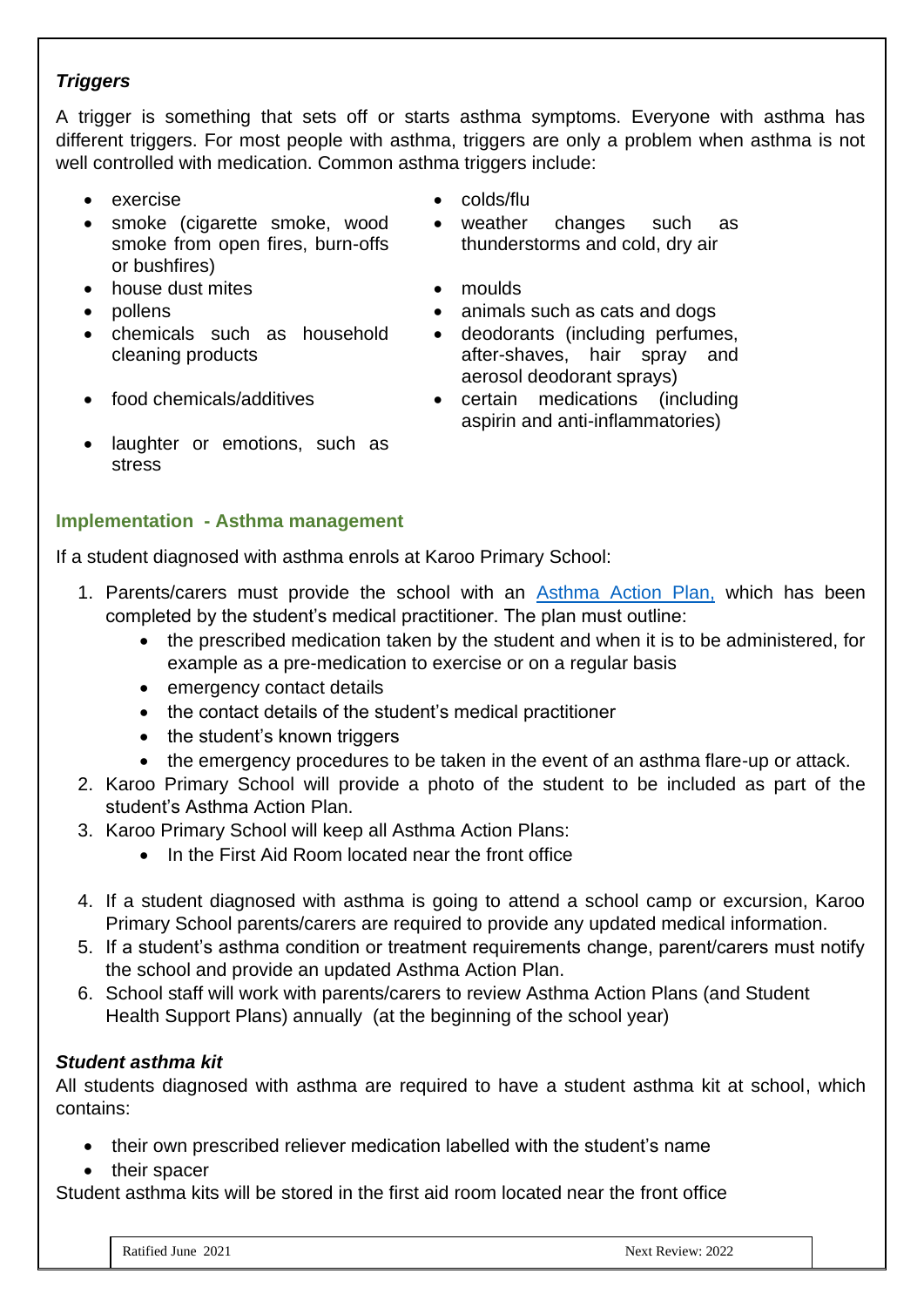## *Asthma emergency response plan*

If a student is:

- having an asthma attack
- difficulty breathing for an unknown cause, even if they are not known to have asthma.

School staff will endeavour to follow the Asthma First Aid procedures outlined in the table below. School staff may contact Triple Zero "000" at any time.

| <b>Step</b> | <b>Action</b>                                                                                                                                                                         |  |  |  |  |  |
|-------------|---------------------------------------------------------------------------------------------------------------------------------------------------------------------------------------|--|--|--|--|--|
| 1.          | Sit the person upright                                                                                                                                                                |  |  |  |  |  |
|             | Be calm and reassuring                                                                                                                                                                |  |  |  |  |  |
|             | Do not leave them alone                                                                                                                                                               |  |  |  |  |  |
|             | • Seek assistance from another staff member or reliable student to<br>locate the student's reliever, the Asthma Emergency Kit and the<br>student's Asthma Action Plan (if available). |  |  |  |  |  |
|             | If the student's action plan is not immediately available, use the<br>Asthma First Aid as described in Steps 2 to 5.                                                                  |  |  |  |  |  |
| 2.          | Give 4 separate puffs of blue or blue/grey reliever puffer:                                                                                                                           |  |  |  |  |  |
|             | Shake the puffer                                                                                                                                                                      |  |  |  |  |  |
|             | Use a spacer if you have one<br>$\bullet$                                                                                                                                             |  |  |  |  |  |
|             | Put 1 puff into the spacer                                                                                                                                                            |  |  |  |  |  |
|             | Take 4 breaths from the spacer                                                                                                                                                        |  |  |  |  |  |
|             | Remember - Shake, 1 puff, 4 breaths                                                                                                                                                   |  |  |  |  |  |
| 3.          | Wait 4 minutes                                                                                                                                                                        |  |  |  |  |  |
|             | If there is no improvement, give 4 more separate puffs of blue/grey<br>$\bullet$<br>reliever as above                                                                                 |  |  |  |  |  |
| 4.          | If there is still no improvement call Triple Zero "000" and ask for an                                                                                                                |  |  |  |  |  |
|             | ambulance.                                                                                                                                                                            |  |  |  |  |  |
|             | • Tell the operator the student is having an asthma attack                                                                                                                            |  |  |  |  |  |
|             | Keep giving 4 separate puffs every 4 minutes until emergency<br>assistance arrives                                                                                                    |  |  |  |  |  |
|             | (or 1 dose of Bricanyl or Symbicort every 4 minutes - up to 3 doses of<br>Symbicort)                                                                                                  |  |  |  |  |  |
| 5.          | If asthma is relieved after administering Asthma First Aid, stop the<br>treatment and observe the student. Notify the student's emergency<br>contact person and record the incident   |  |  |  |  |  |

Staff will call Triple Zero "000" immediately if:

- the person is not breathing
- if the person's asthma suddenly becomes worse or is not improving
- if the person is having an asthma attack and a reliever is not available
- if they are not sure if it is asthma
- if the person is known to have anaphylaxis

# *Training for staff*

Karoo Primary School will arrange the following asthma management training for staff: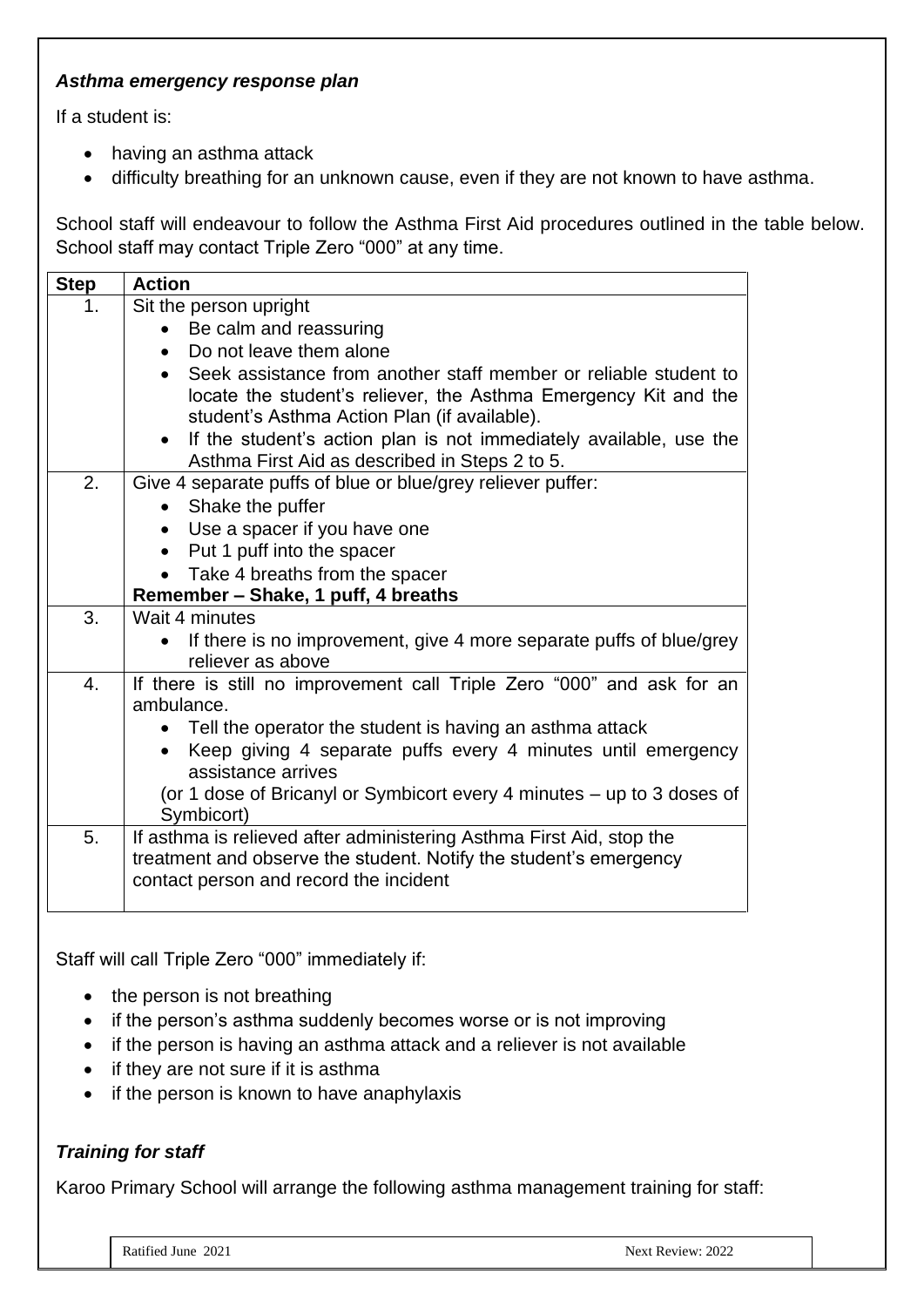| <b>Staff</b>                                                              | <b>Completed by</b>                                                                                                                                                                                                                 | <b>Course</b>                                                                                                                                                                                            | <b>Provider</b>                                                            | Cost                                  | <b>Valid for</b> |
|---------------------------------------------------------------------------|-------------------------------------------------------------------------------------------------------------------------------------------------------------------------------------------------------------------------------------|----------------------------------------------------------------------------------------------------------------------------------------------------------------------------------------------------------|----------------------------------------------------------------------------|---------------------------------------|------------------|
| Group 1<br><b>General</b><br><b>Staff</b>                                 | School staff with a<br>direct teaching role<br>with students affected<br>by asthma or other<br>school staff directed<br>by the principal after<br>conducting a risk<br>assessment.                                                  | Asthma first aid<br>management for<br>education staff<br>(non-accredited)<br>One hour face-to-<br>face or online<br>training.                                                                            | The Asthma<br>Foundation of<br>Victoria                                    | Free to all<br>schools                | 3 years          |
| <b>Group 2</b><br><b>Specific</b><br><b>Staff</b><br>(where<br>necessary) | Staff working with<br>high risk children with<br>a history of severe<br>asthma, or with direct<br>student wellbeing<br>responsibility,<br>(including nurses,<br>PE/sport teachers,<br>first aid and school<br>staff attending camp) | Course in<br>Management of<br>Asthma Risks<br>and Emergencies<br>in the Workplace<br>22282VIC<br>(accredited)<br><b>OR</b><br>Course in<br>Emergency<br>Asthma<br>Management<br>10392NAT<br>(accredited) | Any RTO that<br>this<br>has<br>in.<br>course<br>their scope of<br>practice | Paid by<br>Karoo<br>Primary<br>School | 3 years          |

Karoo Primary School may conduct an annual briefing for staff on:

- the procedures outlined in this policy
- the causes, symptoms and treatment of asthma
- identities of the students diagnosed with asthma
- how to use a puffer and spacer
- the location of:
	- o the Asthma Emergency Kits
	- o Asthma medication, which has been provided by parents for student use.

Karoo Primary School will also provide this policy to casual relief staff and volunteers who will be working with students, and may also provide a briefing if the principal decides it is necessary depending on the nature of the work being performed.

# *Asthma Emergency Kit*

Karoo Primary School will provide and maintain at least two Asthma Emergency Kits. One kit will be kept on school premises in the first aid room located near the front office and others will be located in mobile kits for activities such as:

- Yard duty
- Camps and excursions.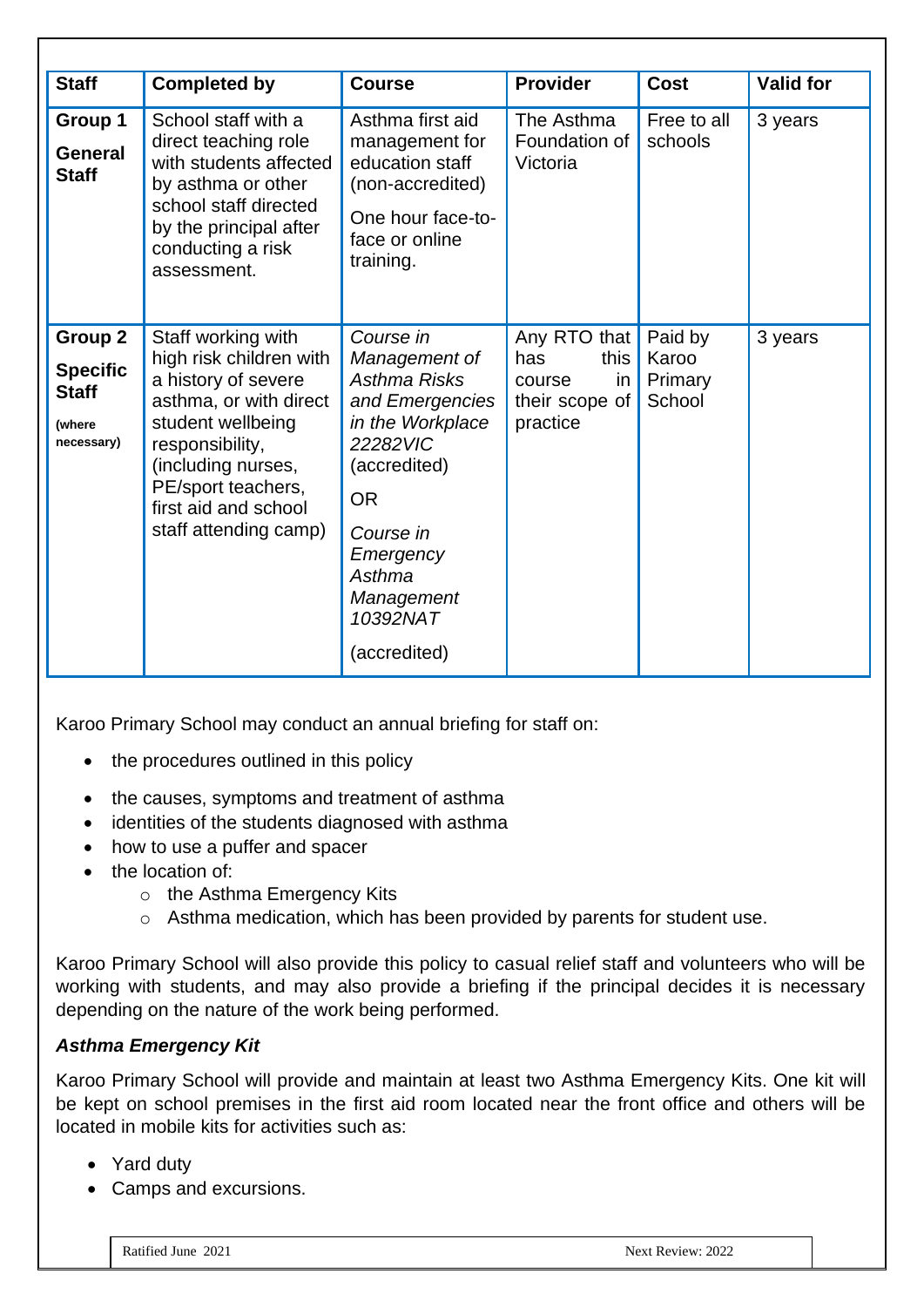Additional Kits are located:

- In all Yard Duty Bags
- In all Karoo Primary School First Aid Kits x 12
- In the Gymnasium

*The Asthma Emergency Kit will contain:*

- at least 1 blue or blue/grey reliever medication such as Airomir, Admol or Ventolin
- at least 1 spacer devices (for single person use only) to assist with effective inhalation of the blue or blue/grey reliever medication (Karoo Primary School will ensure spare spacers are available as replacements). Spacers will be stored in a dust proof container.
- clear written instructions on Asthma First Aid, including:
	- o how to use the medication and spacer devices
	- $\circ$  steps to be taken in treating an asthma attack
- A record sheet/log for recording the details of an asthma first aid incident, such as the number of puffs administered [see template record sheet in "additional resources"].

The First Aid Officer will monitor and maintain the Asthma Emergency Kits. They will:

- ensure all contents are maintained and replaced where necessary
- regularly check the expiry date on the canisters of the blue or blue/grey reliever puffers and place them if they have expired or a low on doses
- replace spacers in the Kits after each use (spacers are single-person use only)
- dispose of any previously used spaces.

The blue or blue/grey reliever medication in the Asthma Emergency Kits may be used by more than one student as long as they are used with a spacer. If the devices come into contact with someone's mouth, they will not be used again and will be replaced.

After each use of a blue or blue/grey reliever (with a spacer):

- remove the metal canister from the puffer (do not wash the canister)
- wash the plastic casing
- rinse the mouthpiece through the top and bottom under running water for at least 30 seconds
- wash the mouthpiece cover
- air dry then reassemble
- test the puffer to make sure no water remains in it, then return to the Asthma Emergency Kit.

# *Management of confidential medical information*

Confidential medical information provided to Karoo Primary School to support a student diagnosed with asthma will be:

- recorded on the student's file
- shared with all relevant staff so that they are able to properly support students diagnosed with asthma and respond appropriately if necessary.

# *Communication plan*